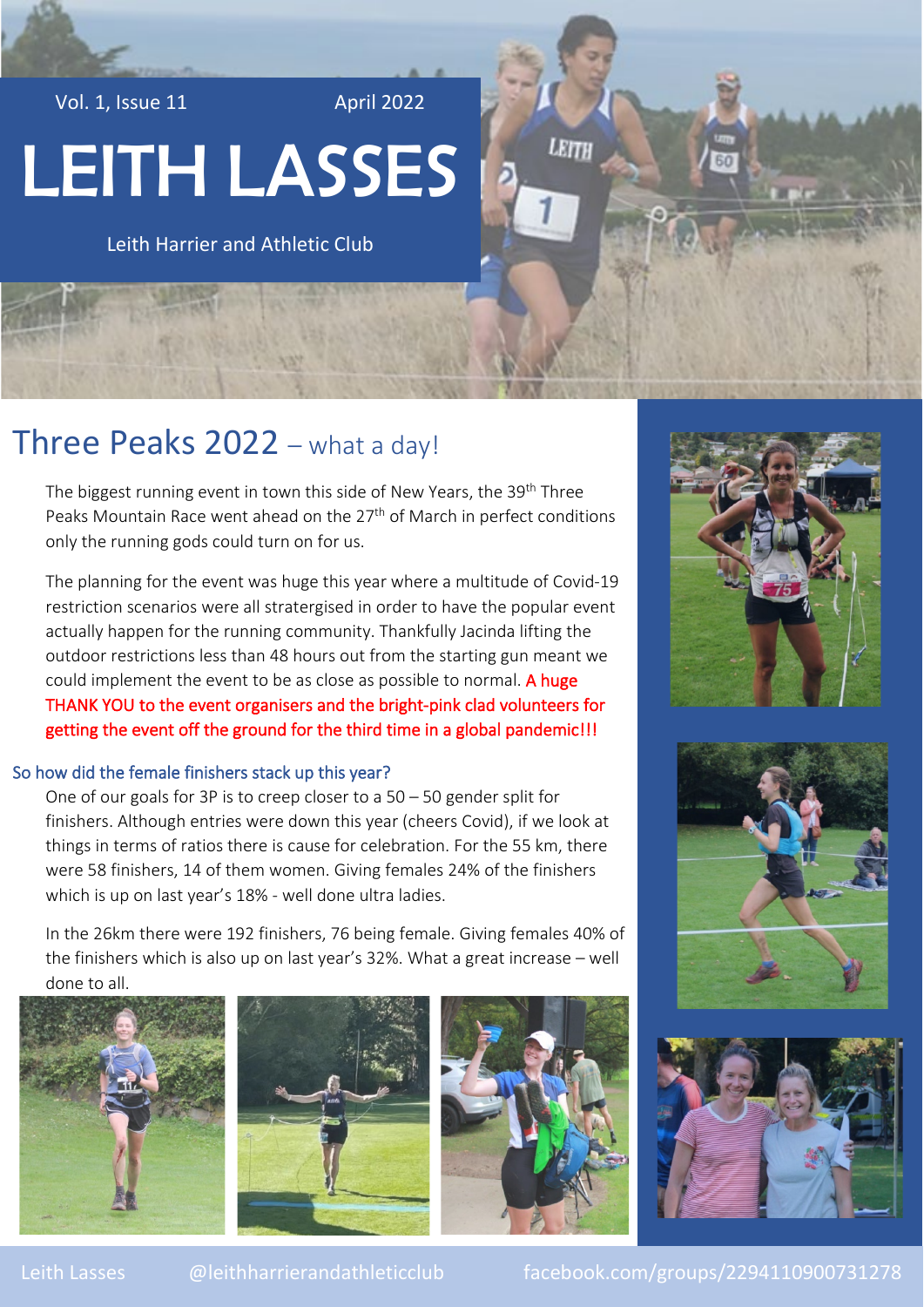

# Join our Sunday Group Runs

The Sunday Long Run, AKA the SLR, while it may coincide with Sunday morning church goers, the ritual is a religion in itself to any committed runner.

In our Leith community we have a few Sunday morning group run options: at 8am at the George Street entrance to Woodhaugh Gardens many Dunedin runner's meet for about a 1 to 2 hour run. Many of the SLR runners run at a faster endurance workout pace but for those who want a true easy aerobic run and not an endurance workout then join those of us who run at a conversational pace of the slowest runner with options for running less than 2 hours. Post-run we gather at the [Croque-O-Dile in The Garden's](https://www.croqueodilecafe.com/) for a nibble.



Any questions at all about the Sunday runs please contact Marc Boullé [marcb@leithharriers.com](mailto:marcb@leithharriers.com)

If you prefer the conversational pace but on a flat, hard surface, our Rach has recently started the aptly named "Bitumen Bashers" Sunday group as well. A coffee and a chinwag at a local café also feature. Keep up with the happenings of this on our Facebook Group.

# Treadmill vs. Outdoors – an age-old debate!

Both will benefit a runners performance yet we continually come back to the debate of which is better or easier. Some swear a treadmill has them running much faster than pavement while others are adamant the treadmill is hugely taxing on them. So aside from personal preference, in a nutshell, here's what the research says:

When running on a treadmill we have assistance from the belt; the belt moves below us and reduces the force we exert from the lower limb compared to the leg when outdoors. Because we are stationary on the treadmill we also don't encounter any air resistance, an assistance to start with but the longer we go, the more this becomes a burden. Even on a calm day, moving through the air when running outdoors has a significant cooling effect, delaying heat related fatigue compared to the treadmill.

So in summary, when at a slower pace and shorter duration the treadmill should feel easier than outdoors. That said, the more we up the pace and duration, the more outdoors becomes preferable.

Training tip: if you find yourself on a treadmill, raise the incline to 1 or 2%, this counteracts the assist of the belt and lack of air resistance.



## **WINTER IS COMING**



Check out the draft Winter Programme for 2022 [https://www.athleticsotago.co.nz/asset](https://www.athleticsotago.co.nz/asset/downloadasset?id=f68140c0-40b3-4e62-956e-22f372b8b491) [/downloadasset?id=f68140c0-40b3-](https://www.athleticsotago.co.nz/asset/downloadasset?id=f68140c0-40b3-4e62-956e-22f372b8b491) [4e62-956e-22f372b8b491](https://www.athleticsotago.co.nz/asset/downloadasset?id=f68140c0-40b3-4e62-956e-22f372b8b491)

Leith Harbour Free: April date TBC but will be 24<sup>th</sup> or 28<sup>th</sup>

Every Tuesday: Interval training session, 5:20pm @ Logan Park field behind Caledonian

Every Thursday: Beach and sand dunes group training, 5:20pm @ Tomahawk

Every Saturday: PARK RUN IS BACK!!! Beginning again at 9am on 9 April @ Botanic Gardens

Every Sunday: Group run options, 8am from Woodhaugh George St entrance or keep up to date on FB group

Leith Lasses @leithharrierandathleticclub facebook.com/groups/2294110900731278